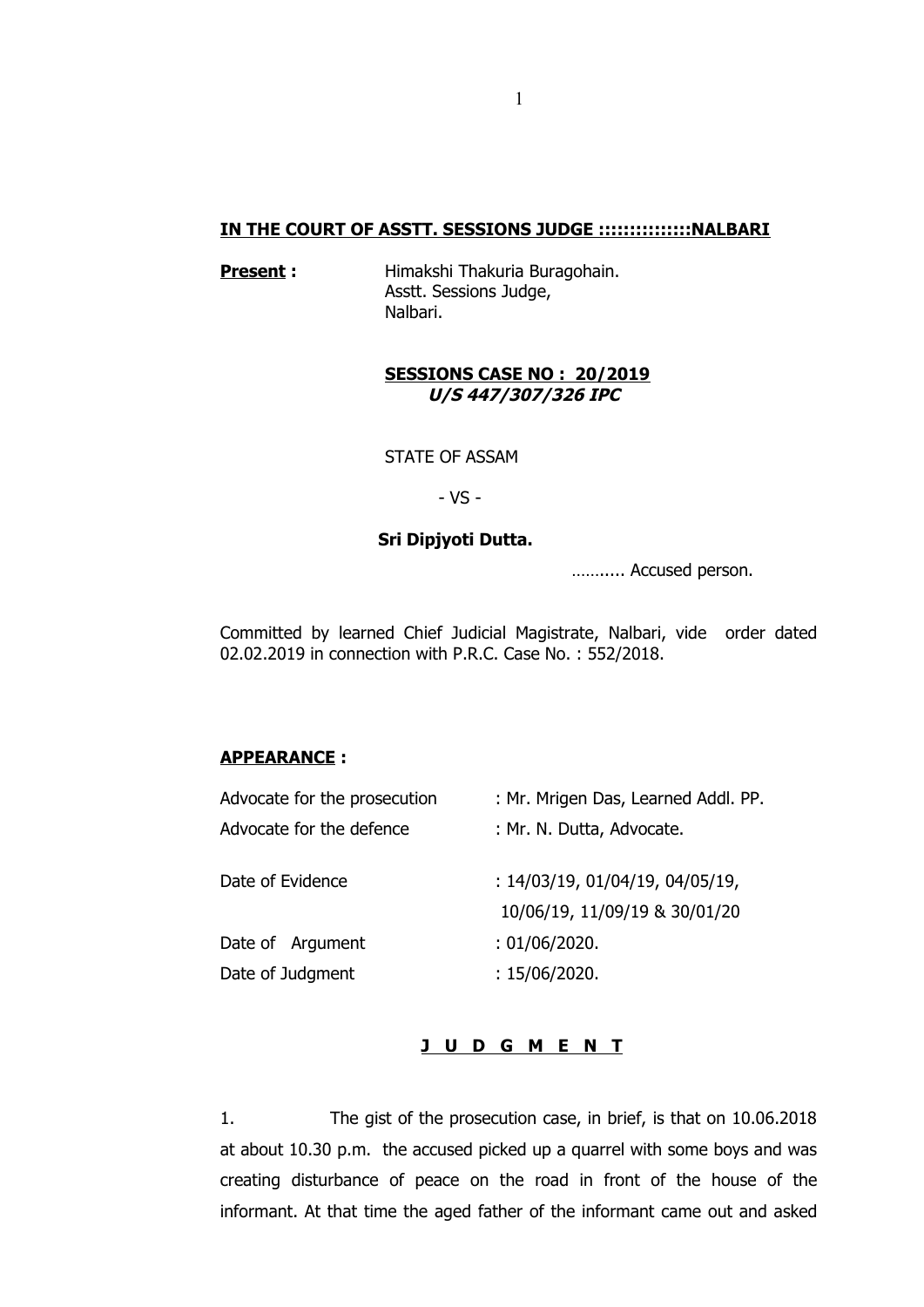the accused and the boys to leave. After that when the father of the informant returned back to his house the accused out of anger illegally entered into the courtyard of the informant with a knife in his hand and stabbed the father of the informant in his stomach with an intention to kill him. Initially the father of the informant was taken to Belsor PHC from there he was taken to SMK Civil Hospital, Nalbari and from there he was referred to GMCH. Hence, this case.

2. On receipt of the ejahar police registered a case as Belsor PS Case No. 116/2018 u/s 447/307/326 IPC and started investigation. After completion of investigation the I/O submitted charge sheet against the accused u/s 447/307/326 IPC. On perusal of the case record the Learned Chief Judicial Magistrate, Nalbari committed this case to the court of Hon'ble Sessions Judge, Nalbari u/s 447/307/326 IPC. On receipt of the committal paper and GR Case record, Hon'ble Sessions Judge, Nalbari started Sessions case against the accused and thereafter transferred this case to this court for disposal.

3. After hearing the learned counsels for both sides and on perusal of the case diary, charge was framed against the accused u/s 447/307/326 IPC. The charge so framed was read over and explained to the accused to which he pleaded not quilty and claimed to be tried.

4. During trial, prosecution side examined only 10 (ten) witnesses including the MO and I.O to prove the charge against the accused. Accused was examined u/s 313 CrPC. The statement of defence is recorded in separate sheets. The defence case was of compete denial and the defence side has not adduced any defence evidence.

# 5. **POINTS FOR DETERMINATION**

i) Whether the accused on 10.06.2018 at about 10.30 p.m. committed criminal trespass by entering into the courtyard of informant with an intent to commit an offence or to intimidate or insult or annoy the family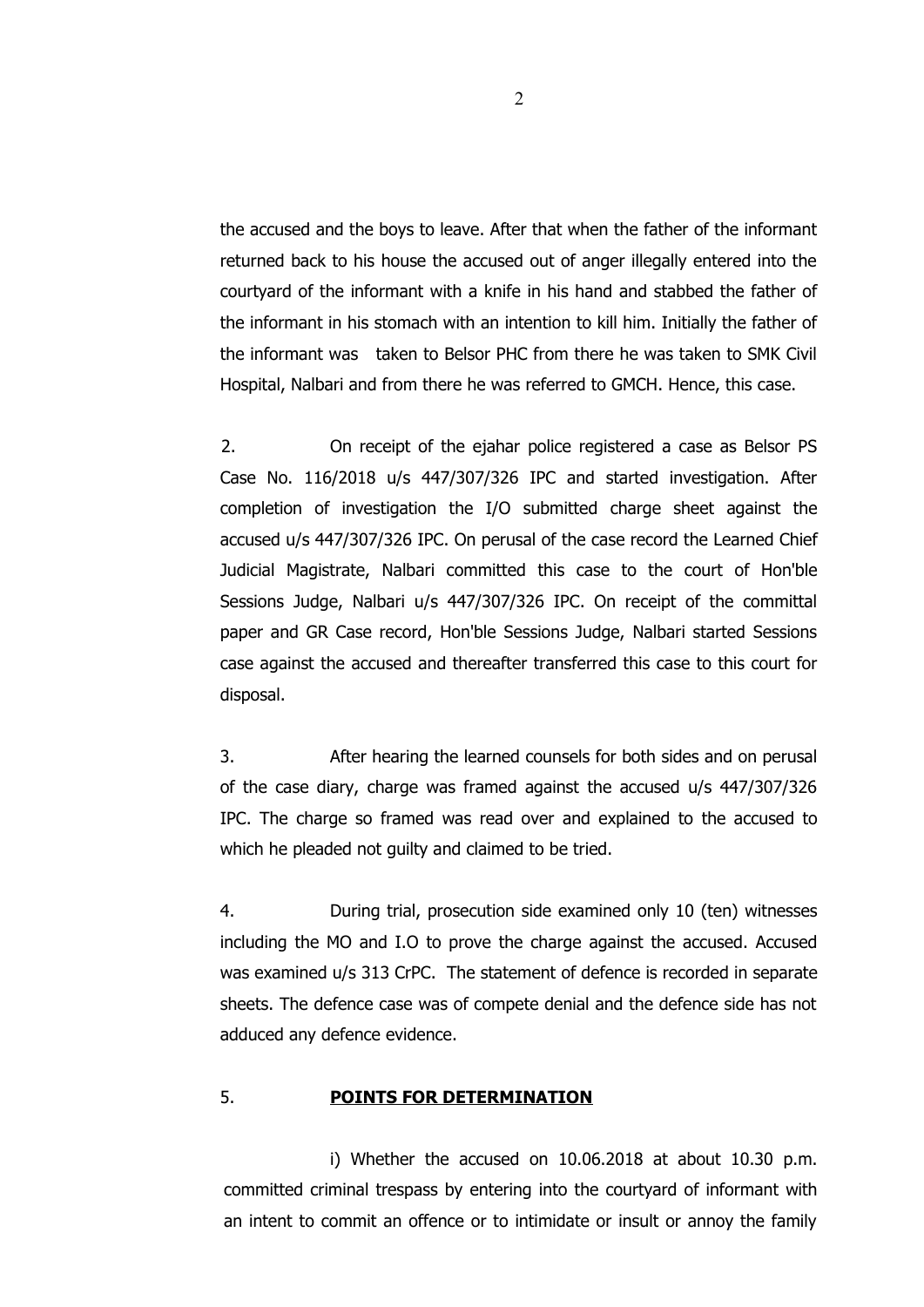members of the informant?

ii) Whether the accused on the same date, time and place stabbed the father of the informant with a sharp weapon in his stomach and under such circumstances that by that act he would have been guilty of murder?

#### **DISCUSSION DECISION AND REASONS THEREFOR:**

6. I have heard learned counsel for both the parties and gone through the evidence on record. Learned counsel for the prosecution has submitted that all the witnesses have supported the prosecution story and this is a fit case to convict the accused u/s 447/307/326 IPC.

7. On the other hand learned defence counsel has submitted that prosecution has failed to prove the case. There are discrepancies in the evidence adduced before the court and the statements of the witnesses recorded u/s 161 CrPC. Learned defence counsel has further submitted that the victim has nullified the prosecution case and from the evidence of PWs no ingredients of offence is made out against the accused.

8. It is at this stage expedient to cast a glance at the evidences of the prosecution witnesses.

9. In order to find out whether the victim Umesh Dutta sustained any injury at the time of examination, let us go through the evidence of PW-7, Dr. Jayanta Deka who is the M.O in this case. PW-7 stated that on 17.06.18 while he was working as a Registrar at GMCH Guwahati, he issued a medical certificate in the name of Umesh Ch. Dutta, aged about 72 years, a resident of Vill- Niz Pokowa Belsor in the district of Nalbari on the basis of a medical report given by a doctor of Surgery Department. According to PW-7, the patient had an alleged history of stab injury over abdomen at 10-30 PM on 10/06/2018. Though the initial treatment was given at Belsor Hospital, the patient was brought to the Casualty Department, GMCH at 4-58 PM on 11/06/18 by an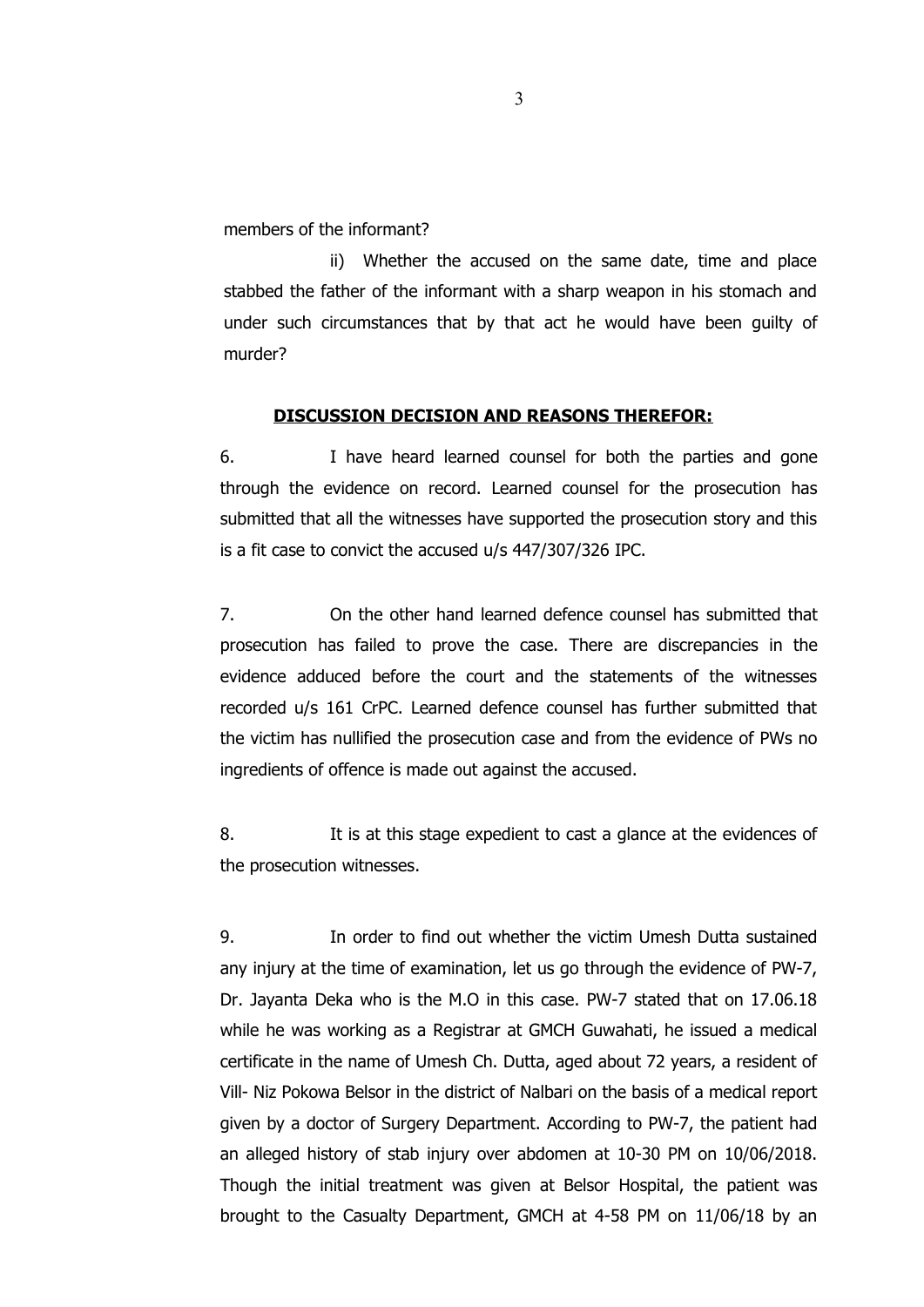attendant. At the time of admission the pulse rate was 80 per minute and the blood pressure was 120/80. According to PW-7 on local examination a 3 CM lacerated wound was found over left side hypochrondiun and the peritoneum was breached with active bleeding. PW-7 opined that the nature of the injury was grievous and caused by blunt object. It appears that the full name of the attending Doctor was Dr. Bhabani Bordoloi.

10. From the evidence of PW-7 it appears that he had not examined the victim but he had only issued a medical certificate in the name of the victim on 17.06.18 on the basis of a medical report of the doctor who had actually examined the victim. However, on perusal of Exhibit-2 the medical certificate there is no doubt that on 10.06.18 the victim had sustained an injury over the abdomen and on 11.06.18 he was brought to the casualty department of GMCH with active bleeding. In view of the above discussion it appears that the victim, Umesh Dutta had an injury at the time of examination.

11. Now let us find out whether the injury sustained by the victim was caused by the accused on the day of occurrence or not. For determining this let us go through the evidence of PW-1 Prabal Kishore Dutta who is the informant as well as the son of the victim. PW-1 stated on 10.06.18 at about 10.30 p.m. Apurba Dutta, Sanjeeb Dutta, Parag Choudhury, Anjan Dutta, Partha Pratim Choudhury and some others boys were sitting on the culvert and talking. At that time the accused joined them. After some time Partha Pratim Choudhury and Parag Choudhury from the group was about to leave. At that time the accused restrained them by catching hold of their cycle and bags. The accused forcefully tried to restrain Parag Choudhury. Thereafter there was a quarrel between them. When Partha Pratim Choudhury tried to obstruct, the accused hit him with his hand as a result of which he fell down. On hearing hue and cry PW-1's father Umesh Ch. Dutta came out of the house and went to the road. He asked the boys not to quarrel. Then the accused started altercating with his father. At that time Parag and Partha left the place. But the remaining boys came and stopped the quarrel. Thereafter his father returned home. But within 2-3 minutes the accused came to their courtyard and started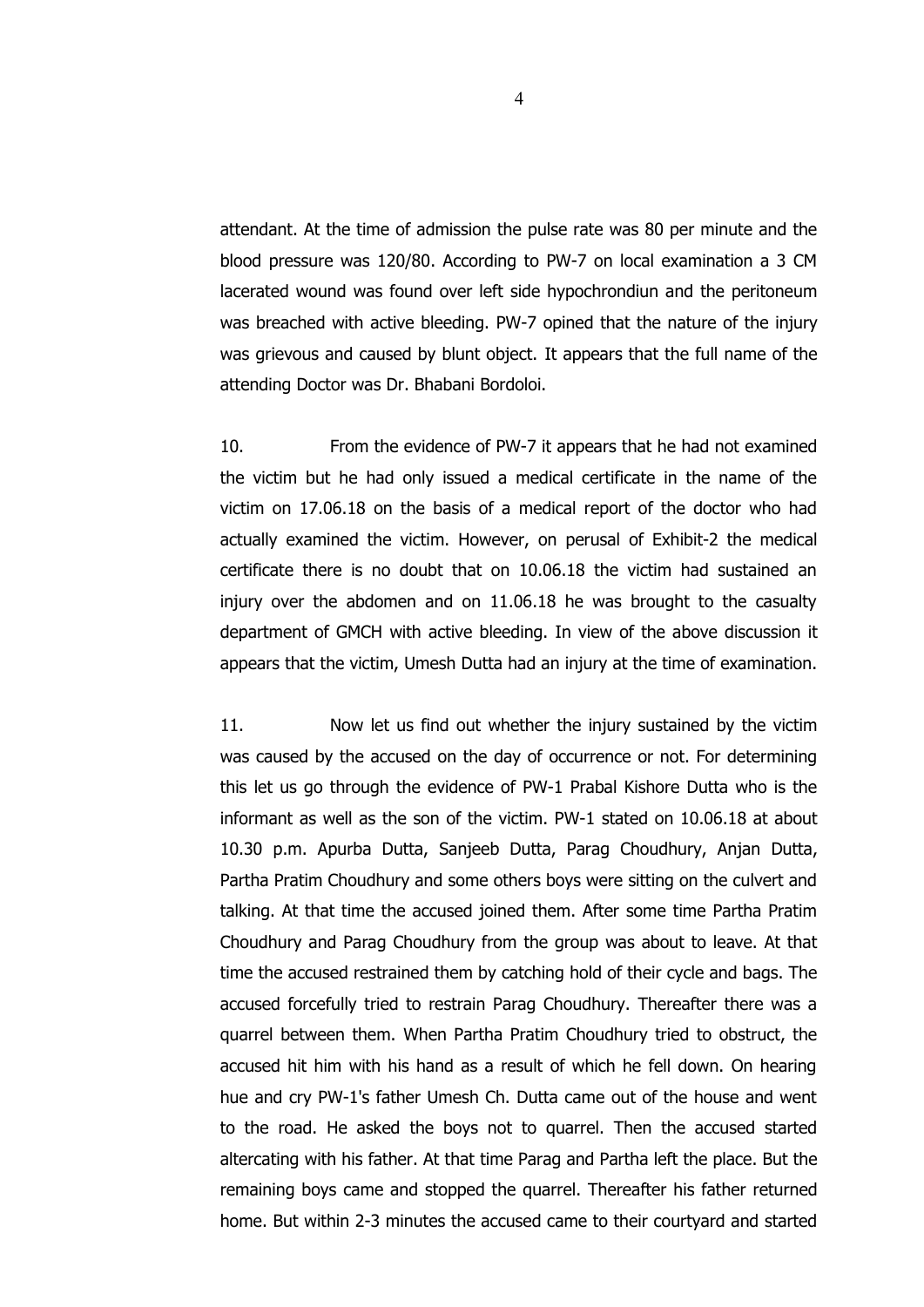calling his father. When his father came out the accused hit him on the left side of his stomach. When his father started bleeding he took a bamboo lying nearby and hit the accused on his back. At that time PW-1's mother was standing in the varenda. On hearing hue and cry Apurba Dutta and Sanjib Dutta rushed to their house and took away the accused. At that time they saw a knife in the hand of the accused. On the next day at about 8 AM - 9 AM PW-1 was informed over phone about the occurrence. According to PW-1 at that time he was at Guwahati. He reached home and saw injury on the stomach of his father. He took him to Belsor PS in the beginning. From the Police Station he was advised to take his father to Belsor PHE. From Belsor PHE his father was taken to Nalbari Civil Hospital and from there he was referred to GMCH. PW-1 stated that his father was operated at GMCH and he was admitted there from 11-06-18 to 18-06-18.

12. After going through the evidence of PW-1 it appears that he had not seen the occurrence as he was in Guwahati at the time of occurrence and came only on the next day of the occurrence.

13. Now let us go through the evidence of PW-2 Umesh Dutta who is the victim in this case. According to PW-2 on 10.06.18 after having dinner between 10 p.m. to 10-30p.m. he heard some hue and cry on the road. When he went to the road he saw Deepjyoti, Parag Choudhury, Anjan Dutta, Partha Pratim Choudhury and some other boys there. He saw the accused hitting Parag Choudhury and asked him not to quarrel. But the accused started altercating with him. Thereafter the boys stopped the quarrel. He returned home after that. However, the accused came to their courtyard within few minutes and started calling him outside. He came out and asked him to leave as it was too late. At that time he saw a knife in the hand of the accused. But before he could stop him the accused stabbed him on the left side of his stomach. In order to save himself he took a bamboo and hit him. The people from the neighborhood came to their house on hearing hue and cry and took the accused from their house. According to PW-2 the father of the accused also came to their house at that time. But he gave him a blow on the back side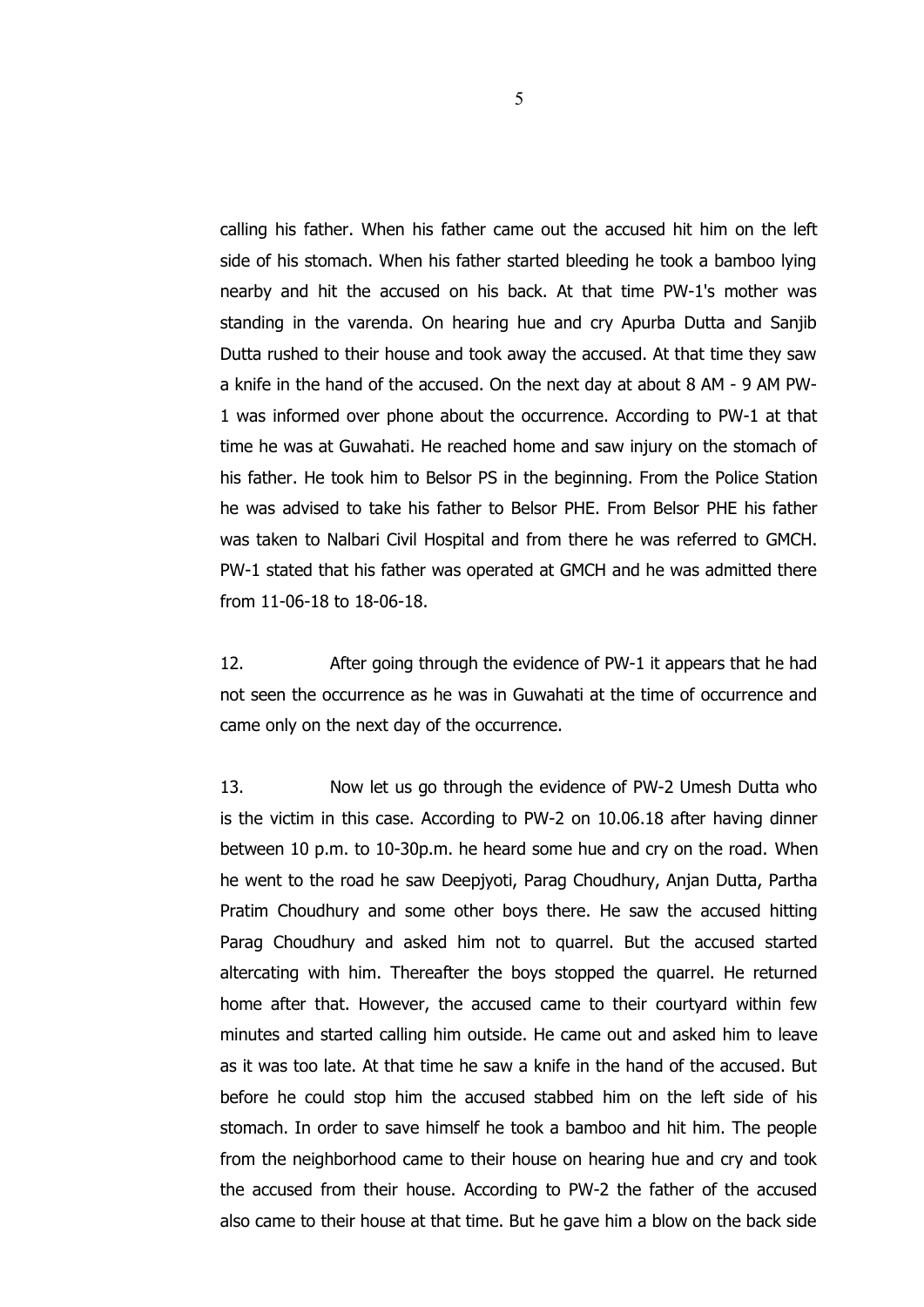of the neck. On the next day he went to Belsor PS with his youngest son. The OC, Belsor PS asked him to go to Belsor PHE for treatment. From Belsor PHE he was asked to go to Nalbari Civil Hospital and from there he was referred to GMCH. According to PW-2 he was admitted in GMCH from 11-06-18 to 18-06- 18 and operated there. PW-2 stated that he did not inform his sons about the occurrence at that time as he thought that the matter might have worsen.

14. PW-8 Swarnalata Dutta who is the wife of the victim stated in her evidence that about one year back between 10-30 p.m. to 11-30 p.m. there was a quarrel on the road. She came out of the house and saw her husband on the road and by that time the quarrel had already stopped. She brought her husband along with her to their house. When they were about to sleep accused Dipjyoti called her husband from their courtyard. Both she and her husband came out of the house and saw a knife in the hand of accused Dipjyoti. Dipjyoti then stabbed her husband on his waist. Then her husband took a bamboo and gave a blow on the back side of the accused. PW-8 alleged that at that time father of the accused gave two blows on the shoulder of her husband. She caught her husband. Her husband was bleeding. She wiped the blood with a gamosa and brought her husband inside the house. Thereafter, the accused was taken away by Apurba and some villagers.

15. PW-3 Apurba Dutta stated in his evidence that on 10.06.18 between 10 p.m. to 10-30 p.m. he along with Anjan Dutta, Partha Pratim Choudhury, Parag Choudhury, Fulkan Dutta @ Dipak, Utpal Dutta were sitting on the culvert near the PWD road. After sometime accused Dipjyoti Dutta came there. Then Parag Choudhury and Partha Pratim Choudhury were about to leave as it was too late. At that time accused Dipjyoti Dutta asked them not to go by catching hold of their bicycle and their bag. Then there was an altercation between them. Then he, Anjan Dutta and Utpal Dutta tried to stop the quarrel. On hearing "halla" Umesh Dutta came out from his house to the road and asked them why they were quarreling. Thereafter Partha Pratim and Parag went to their house. After that went Umesh Dutta was advising the accused not to quarrel. But then there was an altercation between the accused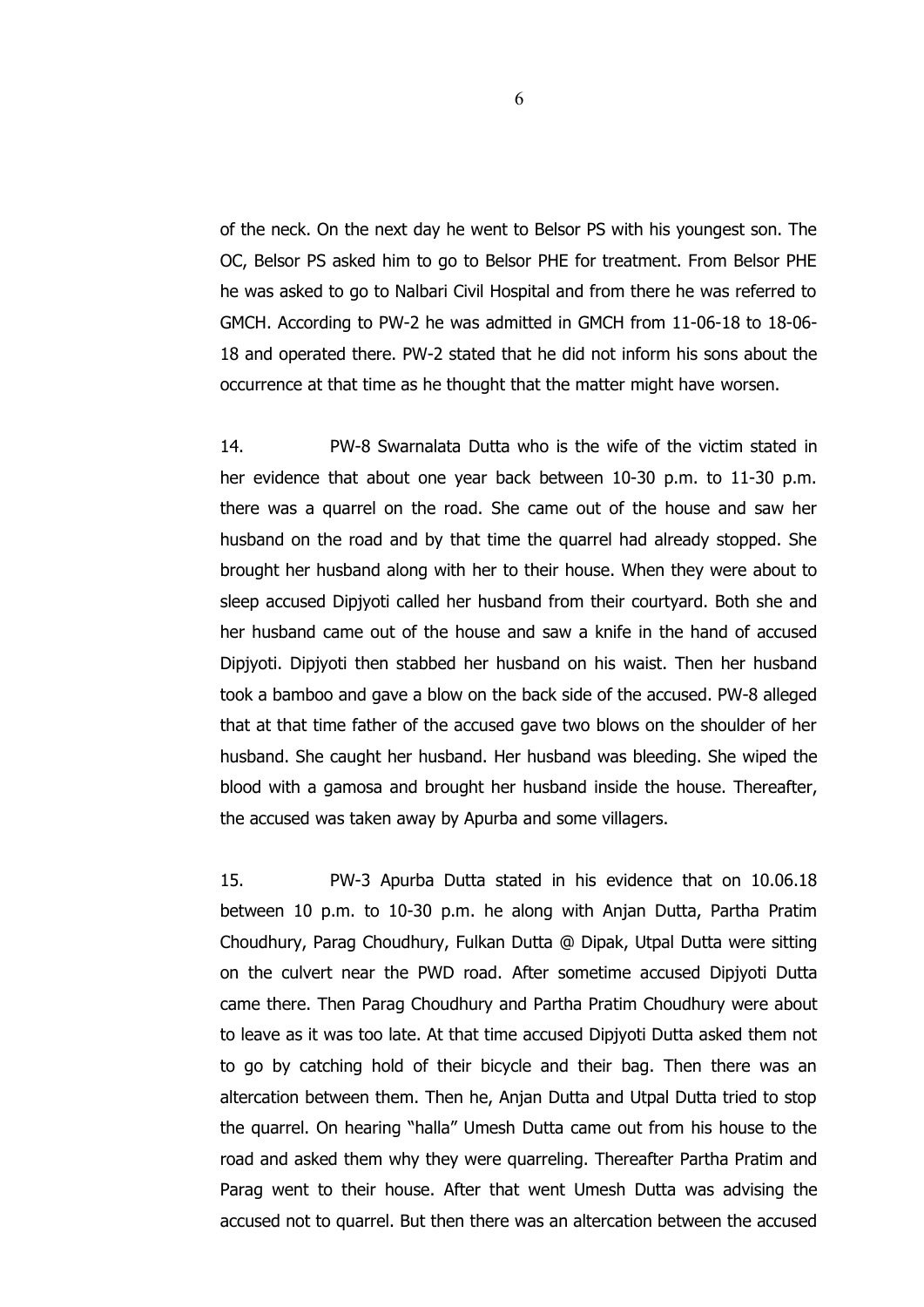and Umesh Dutta. They were about to hit each other. But they stopped the quarrel and asked them to leave. When Umesh Dutta went to his house, after sometime he saw the accused running to the house of Umesh Dutta. After a few minutes he went to the house of Umesh Dutta and saw him and the accused standing face to face in the courtyard. He caught the accused's hands from behind. When he was catching Dipjyoti's hands he found that something was in his hand. But he could not notice what was that as it was dark. At that time Sanjib Dutta was also with him. They took Dipjyoti out of the house of Umesh and asked him to go to his house. While they were standing in the threshold of the house of Umesh Dutta, his wife came out and asked them to come in and see what has happened to him. When they went inside they found that there was an injury in the stomach of Umesh Dutta and the same was bleeding. When he asked Umesh Dutta what happened, he told him that he might have sustained the injury by falling on bamboo fencing.

16. PW-5 Sanjeeb Kr. Dutta stated in his evidence that about 9 to 10 months back between 10-30 p.m. to 11 p.m. He heard hue and cry near the culvert between the house of accused and the victim. He saw Apurba Dutta, Anil Dutta, Pranab Dutta, Dipjyoti Dutta and his family members present there. At that time the quarrel was already over. Then he saw accused Dipjyoti Dutta running to the house of Umesh Dutta. After that he and Apurba Dutta followed Dipjyoti to the house of Umesh Dutta and caught him there. Thereafter they brought him outside the house and handed him to his family. When they were bringing Dipjyoti out of the house of Umesh Dutta, he saw a knife in the hand of the accused. On the next morning the wife of Umesh Dutta came to their house and told that on the previous night the accused had stabbed Umesh Dutta on his stomach.

17. PW-6 Partha Pratim Choudhury stated in his evidence that about 9 to 10 months back between 10 p.m. to 10-30 p.m. he along with Anjan Dutta, Apurba Dutta, Parag Dutta were sitting on the culvert near the road and chatting. After sometime Dipjyoti Dutta joined them. After talking for a while, when he and Parag Dutta were about to leave Dipjyoti Dutta stopped them.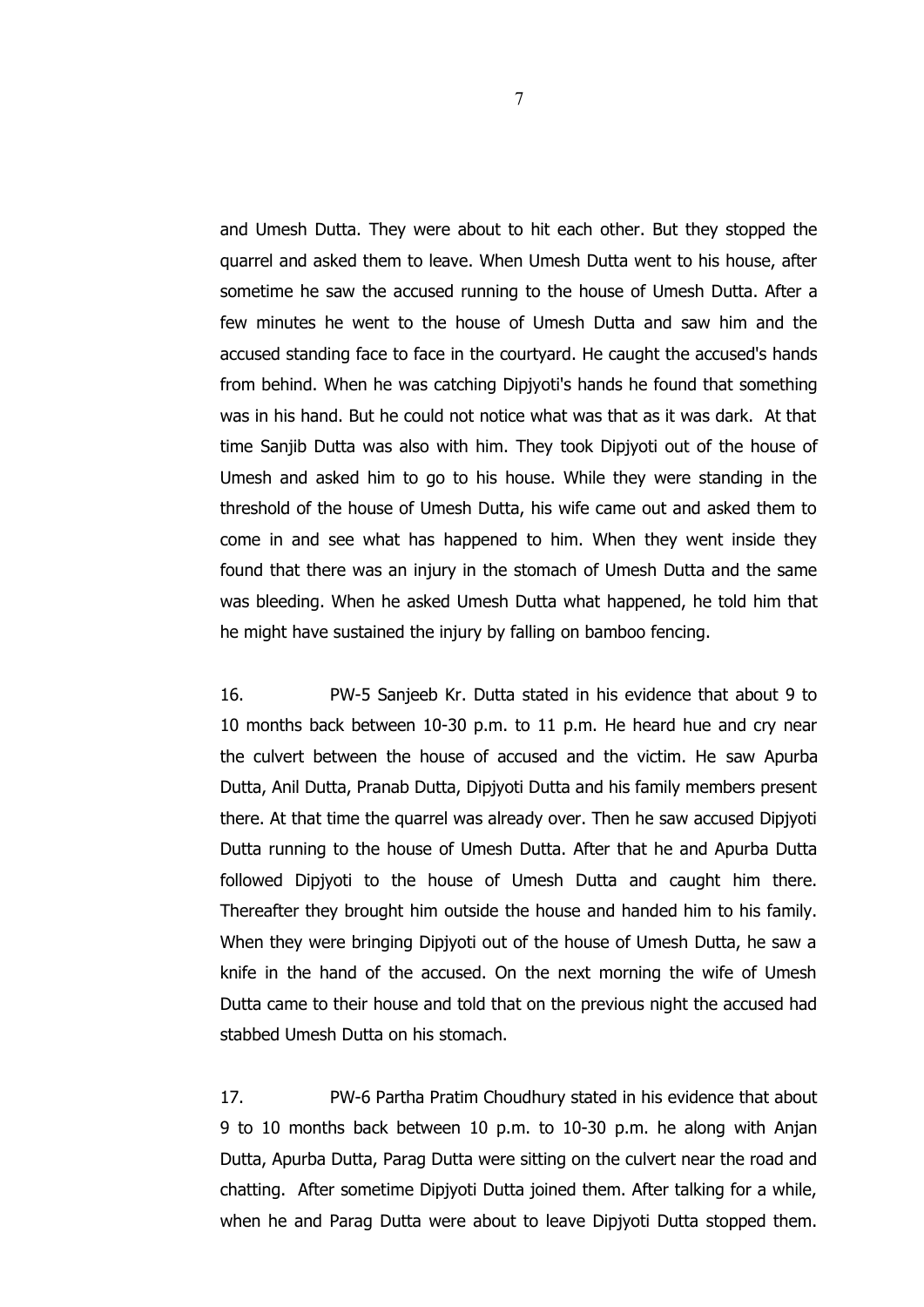They stopped for some time and after that they told him that they had to leave as it is too late. Thereafter they left the place. While leaving they saw the victim, Umesh Dutta coming out of his house towards the culvert. The culvert on which they were sitting is in front of the house of the victim. Umesh Dutta asked them to go to their house. Thereafter he and Parag returned to their house. On the next day he heard that the accused had stabbed the victim.

18. PW-4 Parag Choudhury stated in his evidence that on 10.06.18 at 10 p.m. he along with Apurba Dutta, Anjan Dutta and Partha Pratim Choudhury were sitting on the culvert near the PWD road. Then accused Dipjyoti Dutta came there and started talking with them. After sometime he and Partha Pratim Choudhury were about to leave as it was too late. At that time accused Dipjyoti Dutta asked them to wait for some time. When they did not wait and were about to leave accused caught hold of his bicycle. Then there was an altercation among them. Then Apurba Dutta and Anjan Dutta pulled Dipjyoti on the side. On hearing "halla" Umesh Dutta came out from his house to the road and asked them why they were quarreling. He advised them not to quarrel and also asked them to go to their house. Thereafter he and Partha Pratim came to their house. On the next morning one of his aunt Dipti Dutta called him over phone and informed him that on the previous night after they left there was a quarrel between the accused and Umesh Dutta and in that quarrel Umesh Dutta sustained injury. She asked him to take a Doctor's appointment.

19. After going through the evidence of PWs it appears that except PW-2 and PW8 none of other PWs are eye witness to the occurrence. PW-3 and PW-5 stated in their evidence that they had seen accused running towards the informant immediately after the quarrel was over. It appears that when PW-3 went to the house of the informant he saw the accused standing face to face with victim in the courtyard. According to PW-3 he caught the hands of the accused from behind and at that time he found that something was in his hand though he could not notice it because of darkness. It also appears from the evidence of PW-3 that he along with PW-5 took the accused out of the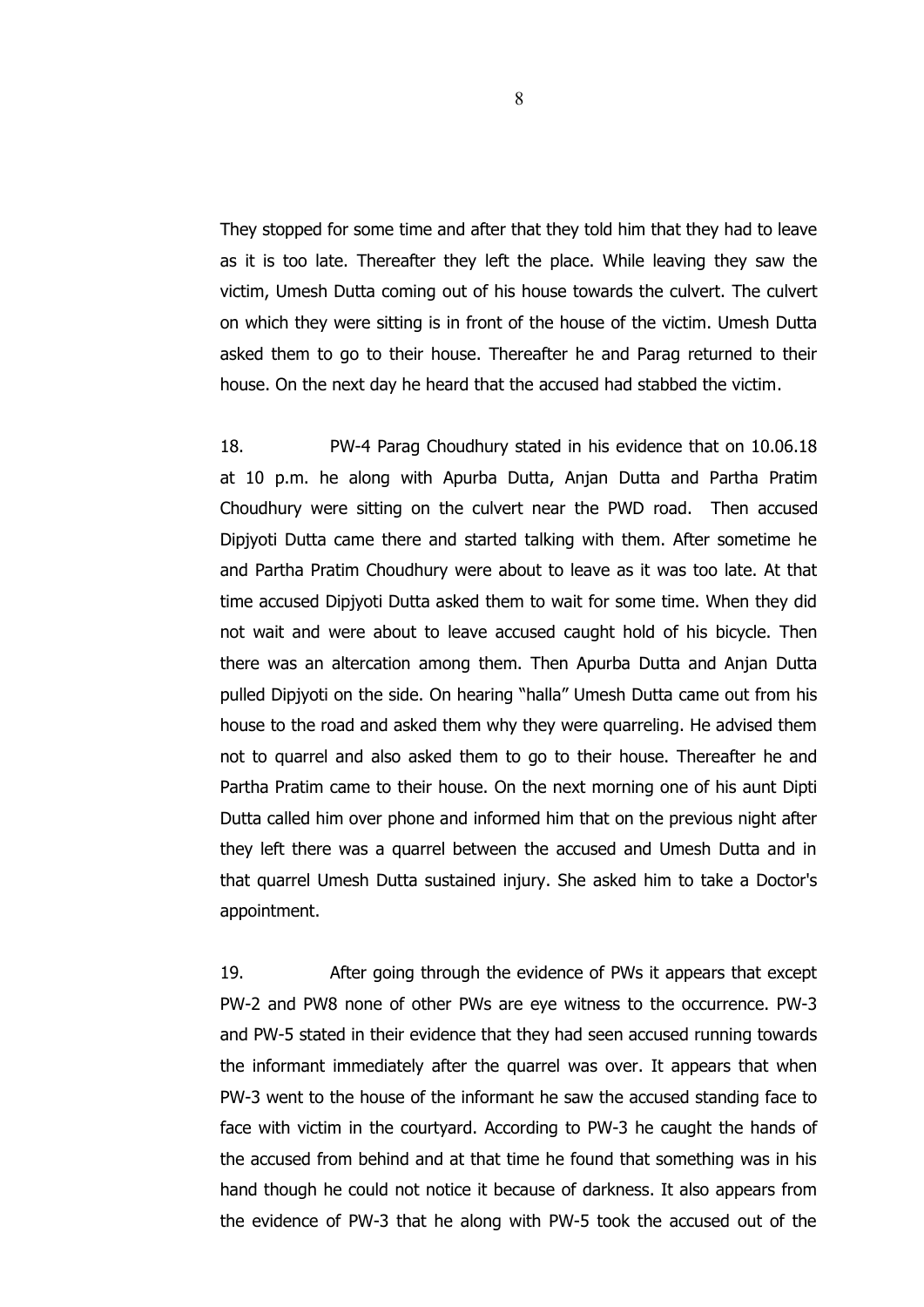house and while they were waiting outside, PW-2's wife came and asked them to see what had happened to him. They went inside and found PW-2's stomach bleeding. According to PW-3 when he asked Umesh Dutta what had happened, he told him that he might have sustained injury by falling on the bamboo fencing or bamboo post of fencing. From the evidence of PW-3 it appears that PW-5 Sanjeeb Dutta was with him at that time. But PW-5 stated in his evidence that while bringing Dipjyoti out of the house of Umesh Dutta, he saw a knife in his hand. However, PW-5 stated that it was only on the next morning the wife of Umesh Dutta came to their house and told that on the previous night accused had stabbed Umesh Dutta on his stomach. Again we find PW-8 stating in her evidence that she wiped the blood of her husband with a gamosa and brought him inside the house. If both PW-3 and PW-5 were present in the house of the informant at the time occurrence both of them should have known that the accused had knife in his hand and also should have known together about the injury sustained by the victim in his stomach. But we find contradictions in the version of both the PWs. According to PW-3 he saw injury on the stomach of PW-2 on that night itself. Whereas PW-8 stated that he came to know about the injury on the next morning when both of them where together. It also cannot be believed that when both PW-3 and PW-5 caught the accused one did not notice what was in the hand of the accused whereas the other could say it clearly that the accused had a knife in his hand. And if PW-8 had noticed the blood in her husband's abdomen she should have informed PW-3 and PW-5 then and there.

20. Again neither PW-2 nor PW-8 stated about the presence of PW-3 and PW-5 at the time of occurrence except the facts as stated by PW-8 that, after her husband was brought inside the house the accused was taken away by PW-3 Apurba and the villagers. Both PW-2 and PW-8 stated in their examination-in-chief only about the presence of the father of the accused at the time of occurrence. But neither PW-3 nor PW-5 stated anything about the presence of the father of the accused nor about the assault by the father of the accused upon the victim. Whereas PW-3 clearly stated in his crossexamination that when he went to the house of Umesh Dutta, he only saw the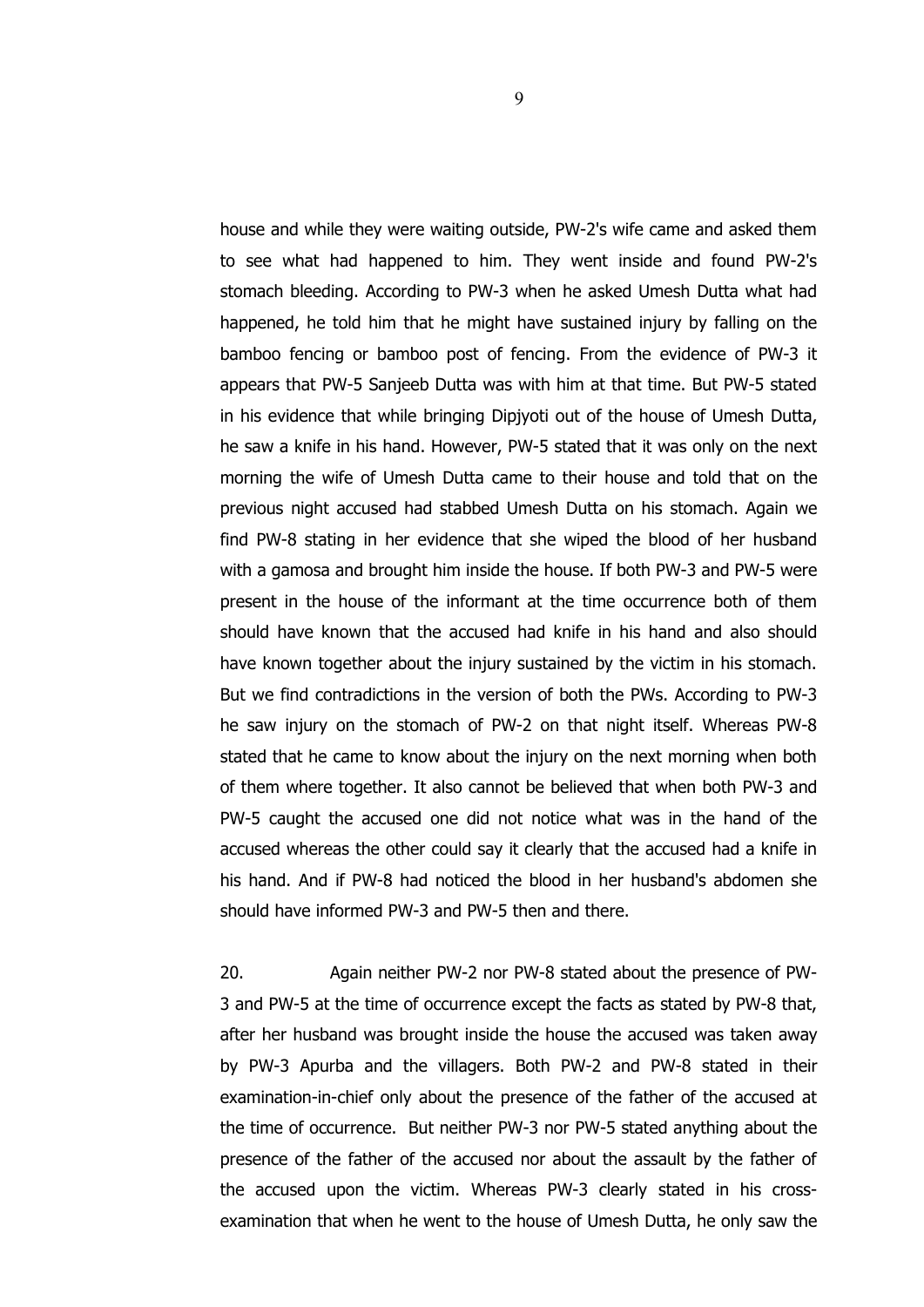accused, Umesh Dutta and his wife. PW-3 could not say if there was any hullah in the house of the Umesh Dutta before he reached there. But when he reached there he did not hear any hullah. PW-3 also stated that when the wife of Umesh Dutta had called them there were many people in the road. But he could not name them. At that time he and PW-5, Sanjeeb went inside the house first. It is very clear from the evidence of PW-3 and PW-5 that if anything happened to the victim it was before their arrival but after their arrival they only saw the accused standing in the courtyard of the victim and after that they took him out. If the accused would have stabbed the victim just before the arrival of PW-3 and PW-5 they would have seen victim screaming in pain and raising alarm. But nothing happened like that. Therefore, considering the contradiction revealed from examination-in-chief as well as the crossexamination of PW-2, PW-3, PW-5 and PW-8 it appears that PW-3 and PW-5 were not present in the house of the victim at the time of occurrence.

21. Another thing revealed from the cross-examination of PW-2 and PW-8 is that many people including the brother of the victim resides near their house. It is further revealed that the incident which took place in their house lasted for 18 to 20 minutes. PW-2 stated in his cross-examination that his brother was standing on the road but they did not come inside his house. It appears that some villagers were also present at that time. PW-2 also stated that neither his brother nor the villagers arranged for any medical treatment at that time.

22. Now if we go through the cross-examination of PW-8 we find her stating that she does not know if any other persons had come at the time of occurrence. According to PW-8 whole night no one came to their house to inquire about the incident. Hence, we find vast contradiction in the statement made by PW-2 and PW-8 in their cross-examination.

23. If we believe in the version of PW-2 that at the time of occurrence his brother and some villagers were standing outside his house, we fail to understand why they did not come to stop the accused. And if so many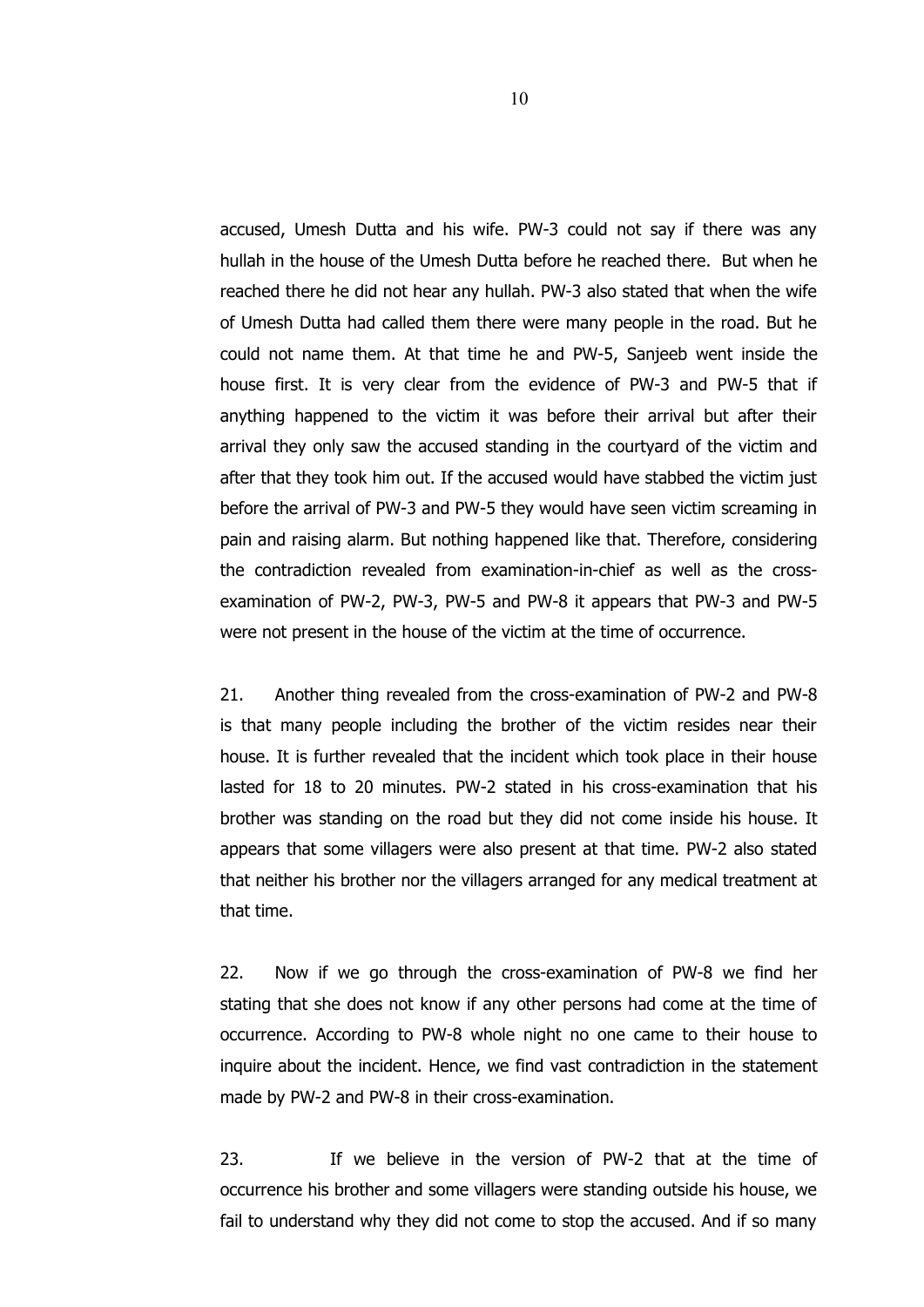persons were outside the house PW-2 could have screamed and told them that the accused had hit him. PW-8 also could have raised alarm as she stated that before taking her husband inside the house she had wiped the blood with gamosa. Apart from that when PW-3 and PW-5 were present in the house at the time of occurrence PW-2 could have told them about the assault done by accused then and there.

24. Regarding the injury sustained by the victim we find PW-8 stating in her cross-examination that she informed about the occurrence to the villagers and her brother-in-law, Anil on the next day at 8 a.m. Even at that time her husband was not taken to the hospital. It also revealed from the cross of PW-2 and PW-8 that there is a chowk near their house and there is a Health Centre in the Chowk. It is revealed from the cross of PW-8 that owner of the pharmacy of the said Health Centre resides near their house. But even then then they did not come to his house. It is further revealed from PW-8's cross-examination that except the informant she has two other sons who reside in Guwahati but they did not come to their house after knowing about the occurrence. PW-2 stated in his cross-examination that before arrival of his younger son he did not take treatment in Nalbari Civil Hospital with the help of his brother or villagers. It is revealed from the cross-examination of PW-8 that his younger son Prabal Kishore Dutta (i.e informant) reached home on the next day of the occurrence. It is also revealed from her cross that her two other sons did not come to their house even after knowing about the occurrence. Had the victim Umesh Ch. Dutta sustained serious injury his son would have come immediately on hearing about the incident. Secondly, the victim and his wife would have raised alarm because of the serious condition of the victim.

25. Again we find PW-1 and PW-2 stating in their evidence that victim was admitted in GMCH from 11/06/18 to 18/06/18. It was also stated by them that the victim was operated there. Now if we go through the evidence of PW-7 it appears that he did not examine the victim but only issued a medical certificate in his name. It is already discussed earlier that the victim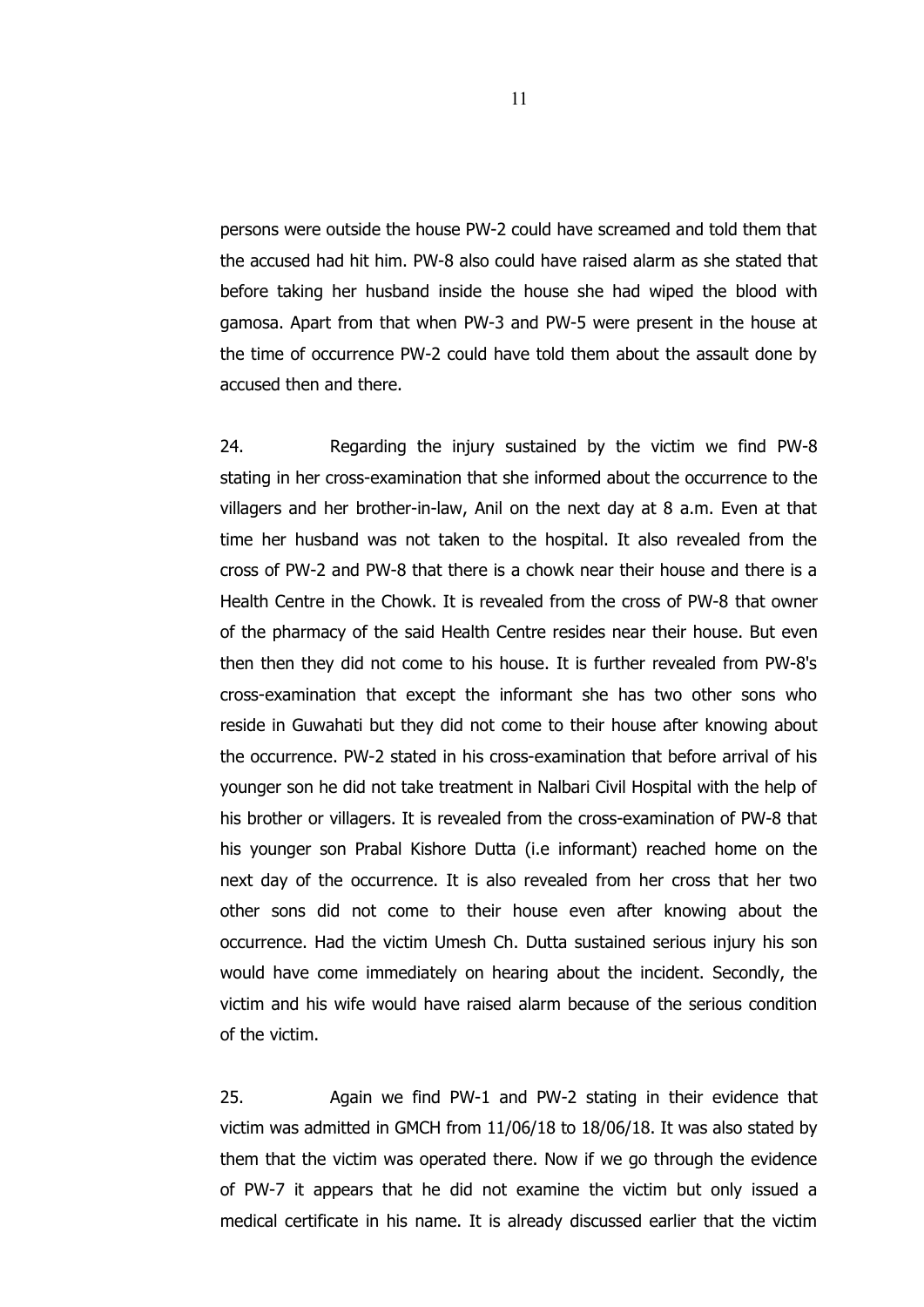had sustained injury on the date of occurrence but nowhere in the medical certificate, it is mentioned that victim was admitted in the hospital from 11/06/18 till 18/06/18 or about any operation undergone by victim in connection with the incident. We also did not find any discharge certificate issued from GMCH in the case record. Hence, in view of the above discussion, it appears that the victim did not sustain major injury. Moreover, it is revealed from the cross-examination of PW-3 that the injury sustained by victim was not so serious though it was bleeding. Therefore it can be presumed that the victim sustained injury because of fall over bamboo fencing.

26. Regarding the seizure of the knife if we go through the evidence of PW-10 ASI, Ramcharan Nath who is the I/O of this case, we find him stating that he was told by the accused that the knife by which he stabbed the victim was kept in the kitchen of his house near the Gas cylinder. It is stated by PW-10 that he went to the house of the accused and searched for the knife in the house of the accused. But he could not find the knife. Later, on that night the village Headman Nagen Saud informed him over phone that the father of the accused handed over the knife to him. Accordingly, on 14/06/18 PW-10 went to the house of the village Headman and saw the knife. Thereafter he asked village Headman to take the knife along with him and both of them went to the house of the accused and there PW-10 seized the knife and recorded statement of seizure witnesses.

27. Now let us find out what PW-9, the village Headman, Nagen Saud, deposed in his evidence. We find PW-9 not corroborating with the evidence of the I/O. Whereas he stated that after three days of the occurrence police came of his house and asked him about the knife. Police also asked him to show the house of Prabin Dutta, but as he was sick his son Diganta went with the police and showed them the house of the informant. Later his son came home and told him that Prabin Dutta had handed over a knife to the police. Thereafter police again came to his house and showed him the knife and also asked him to put signature in the seizure list.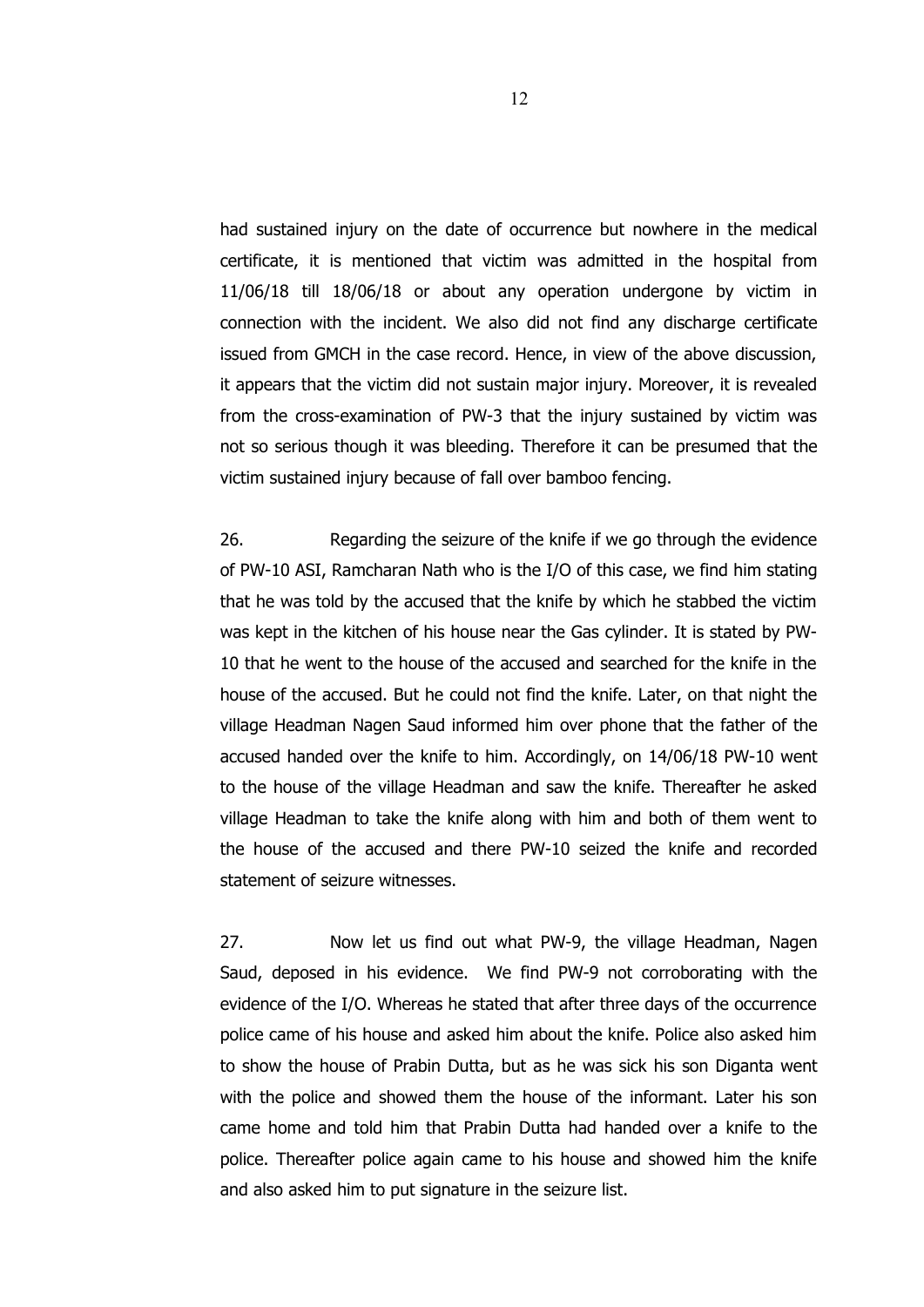28. So from the evidence of PW-9 it is clear that he was neither handed over any knife by the father of the accused nor he had seen police seizing the knife from the father of the accused. It is also revealed from the evidence of the PW-9 that police took his signature on the seizure list in his house. Hence, we find contradiction between evidence of PW-9 and PW-10 for which I have doubt regarding the investigation conducted by the I/O and as such the same cannot be relied upon.

29. Hence, considering the entire facts and circumstances as well as contradiction in the statements made by PWs it appears that on the date of occurrence the accused neither went to the house of the victim nor did he stab the victim in his stomach. Therefore, the accused cannot be held guilty for the offence committed u/s 447/307/326 IPC.

## **O R D E R**

30. From the discussion made above, I find that the prosecution has miserably failed to prove the offence u/s 447/307/326 IPC against the accused.

Hence, the accused Dipjyoti Dutta is found not guilty and is acquitted from the charge of offence u/s 447/307/326 IPC.

The accused person is set free at his liberty forthwith.

Bail bond furnished by the accused shall stand cancelled after period of 6 months.

Given under my hand and seal of this court on this  $15<sup>th</sup>$  day of June/2020.

> Asstt. Sessions Judge, Nalbari

Dictated & corrected by me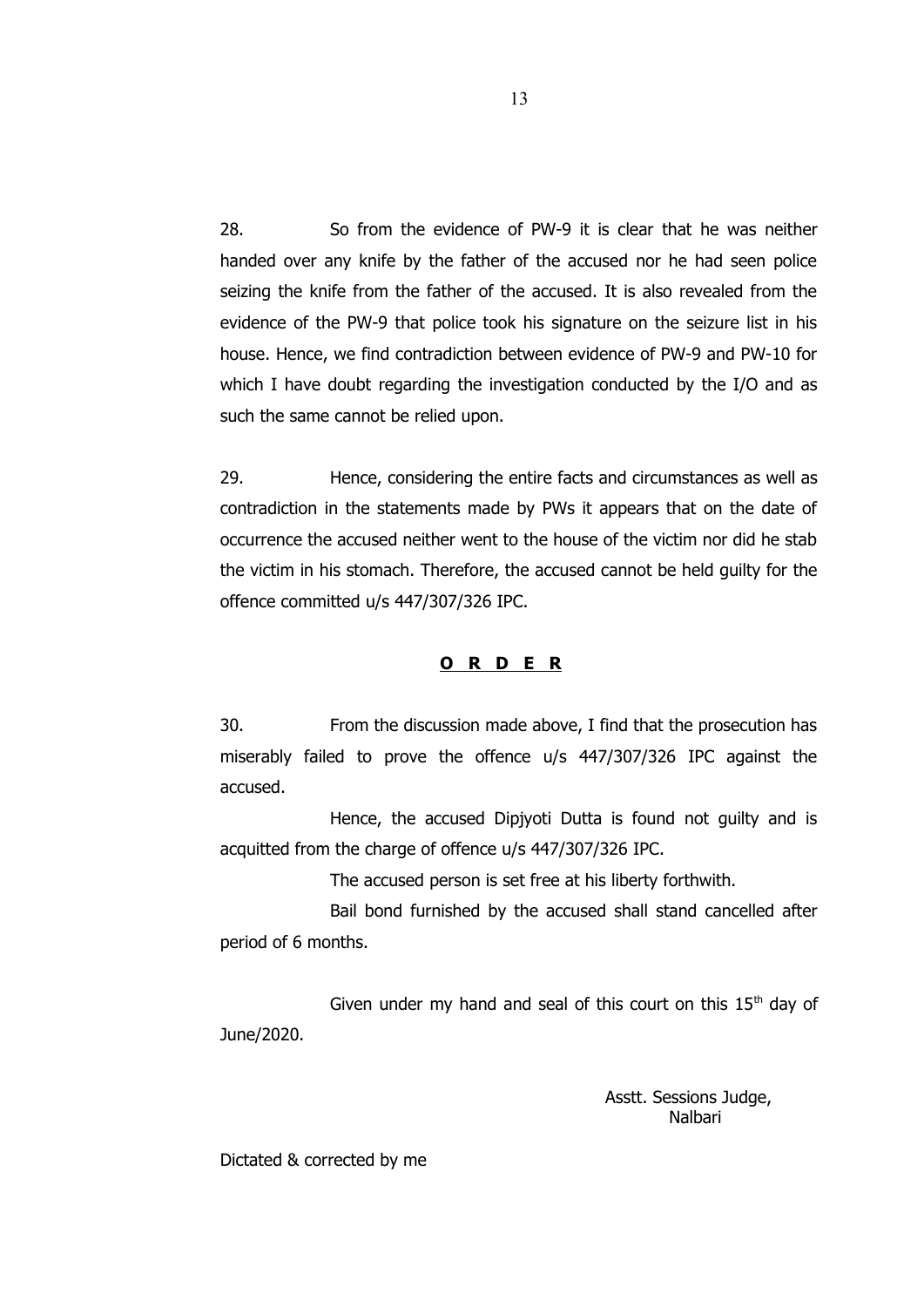Asstt. Sessions Judge, Nalbari